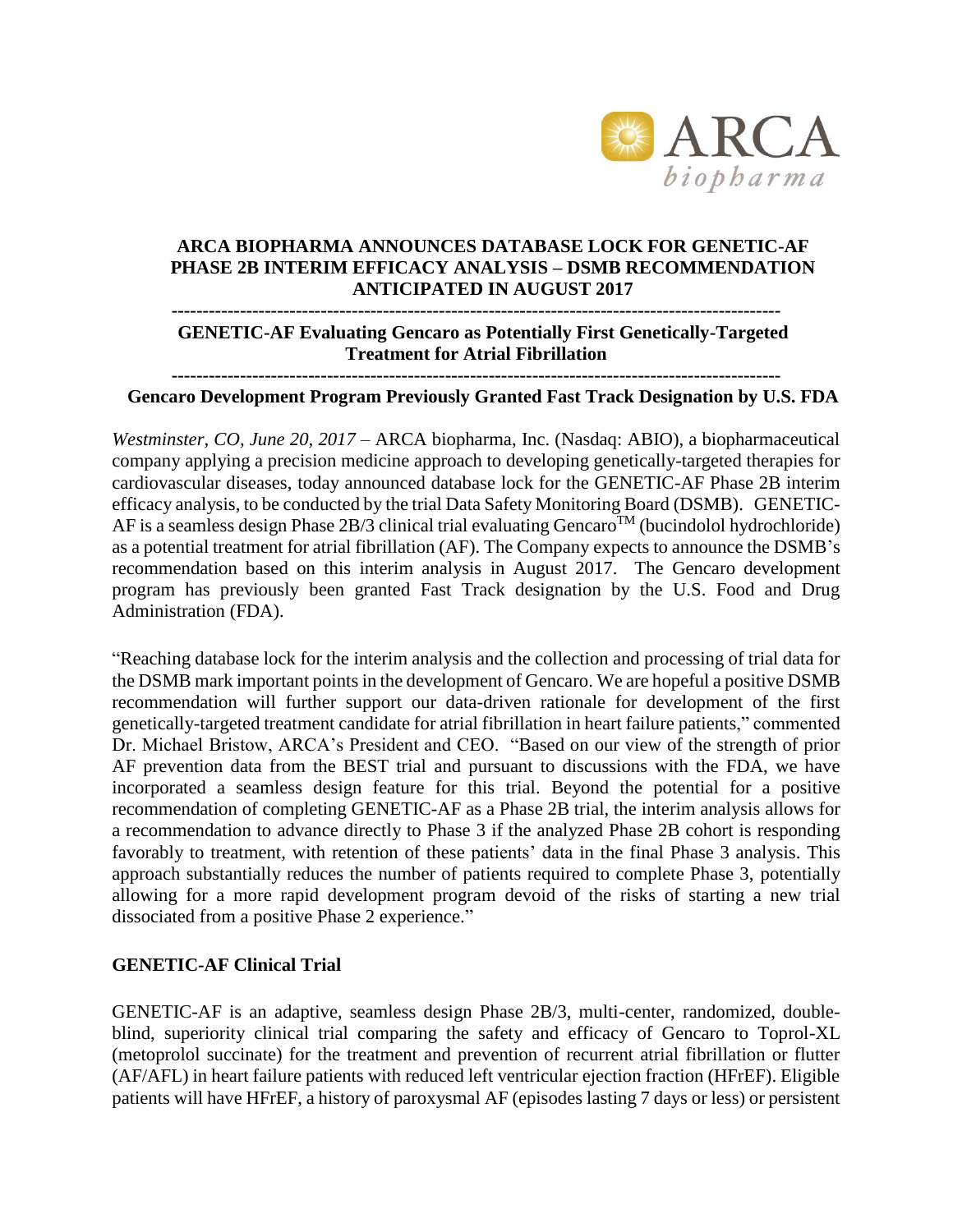AF (episodes lasting more than 7 days and less than 1 year) in the past 6 months, and the beta-1 389 arginine homozygous genotype that ARCA believes responds most favorably to Gencaro. The primary endpoint of the study is time to first event of symptomatic AF/AFL or all-cause mortality. The GENETIC-AF trial design has been reviewed by the FDA. The trial is currently enrolling patients in the United States, Canada and Europe.

# **Phase 2B Interim Efficacy Analysis**

The DSMB will perform a pre-specified interim analysis of unblinded efficacy data from a minimum of 150 patients with evaluable data. A randomized patient has evaluable data either when they experience their first composite endpoint event, AF/AFL or all-cause mortality, or after completion of the 24-week primary endpoint follow-up period. The primary analysis will include data from all randomized subjects at the time of database lock.

The primary analysis will be conducted to evaluate the evidence for safety and superior efficacy of Gencaro versus the active comparator, metoprolol succinate (TOPROL-XL).

The prospectively defined features of this analysis include an estimate of Gencaro effectiveness relative to TOPROL-XL and an assessment of safety as characterized by adverse events. The primary analysis method will generate predictive probability of success (PPoS) values that will be compared to prespecified PPoS boundaries constructed from Bayesian statistical modeling. Prospectively defined PPoS ranges have been predetermined to define three potential outcomes based on the projection of the Phase 2B interim results:

- 1) transition the trial to Phase 3 based on a likelihood of achieving a statistically significant hazard ratio in favor of Gencaro (evidence of an effectiveness signal consistent with pretrial assumptions) and enroll up to a total of 620 patients (including the Phase 2B patients);
- 2) completion of the Phase 2B stage of the trial including 24-week follow-up of all randomized subjects (approximately 250 patients), based on an intermediate result that is potentially favorable but does not support transition of the trial to Phase 3; or,
- 3) immediate termination of the trial due to futility, if the PPoS results fall below the boundary for completion as a Phase 2 trial.

ARCA, in collaboration with the trial Steering Committee, will determine the most appropriate path forward for the trial based on the DSMB recommendation from this interim analysis. The unblinded statistical data available to the DSMB will not be disclosed to the Company or the public.

# **About ARCA biopharma**

ARCA biopharma is dedicated to developing genetically-targeted therapies for cardiovascular diseases through a precision medicine approach to drug development. ARCA's lead product candidate, Gencaro<sup>TM</sup> (bucindolol hydrochloride), is an investigational, pharmacologically unique beta-blocker and mild vasodilator being developed for the potential treatment of patients with atrial fibrillation and HFrEF. ARCA has identified common genetic variations that it believes predict individual patient response to Gencaro, giving it the potential to be the first genetically-targeted atrial fibrillation prevention treatment. ARCA has a collaboration with Medtronic, Inc. for support